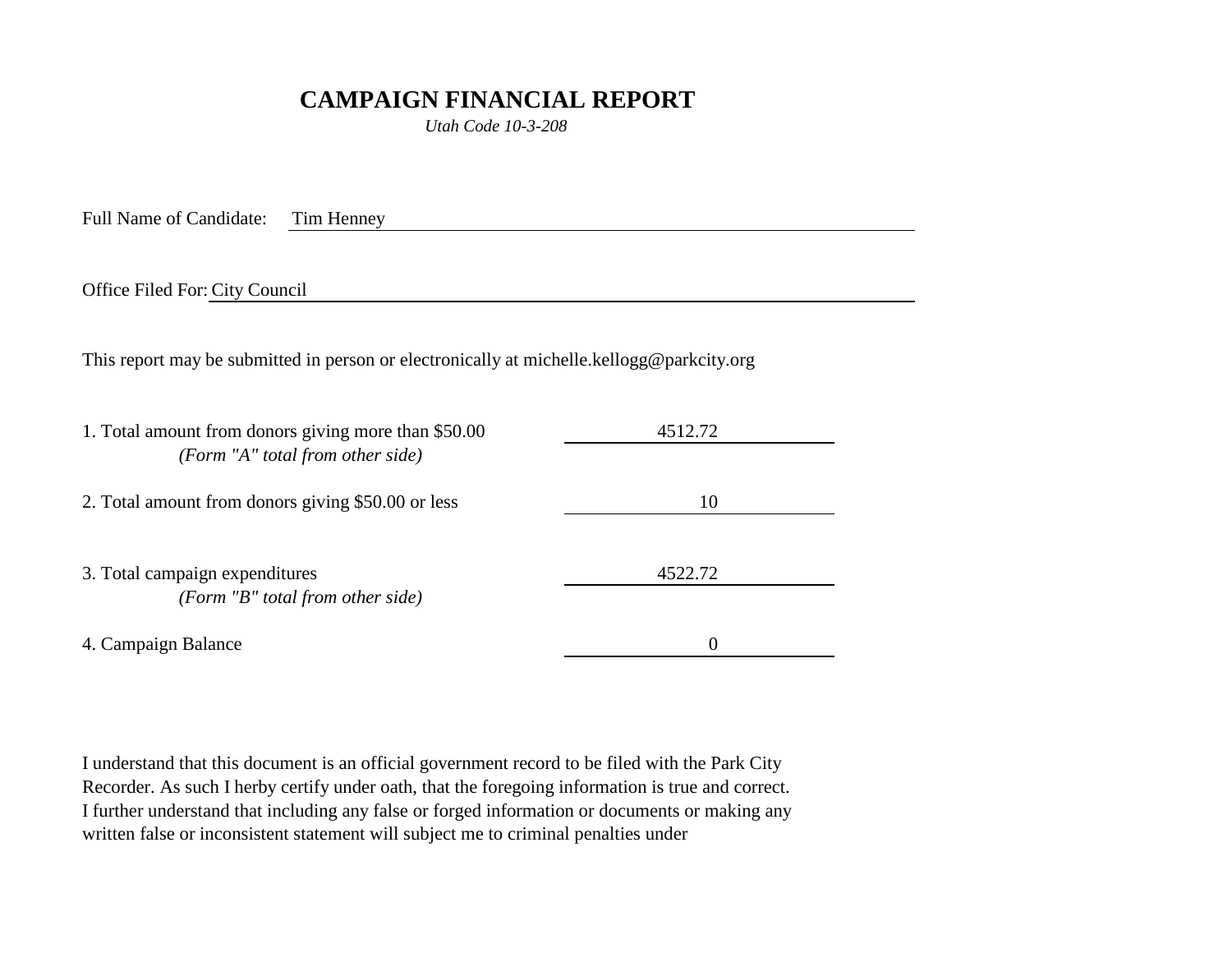Title 76, Chapter 8 of the Utah Code.

Tim B Henney 11/12/2021

Candidate Signature Date

## **ITEMIZED CONTRIBUTION REPORT** *(Form "A")*

| Date<br>Received | Name of<br>Contributor          | Mailing Address & Zip Code | Amount of<br>Contribution |
|------------------|---------------------------------|----------------------------|---------------------------|
| 6/9/2021         | Paul Boyer                      | Park City UT 84060         | 100                       |
| 6/12/2021        | John Mueller                    | Park City UT 84060         | 100                       |
| 6/14/2021        | George Coleman                  | Fairfield CT 06824         | 100                       |
| 6/15/2021        | <b>Christopher Retzer</b>       | Park City UT 84060         | 100                       |
| 6/17/2021        | Patrick Hennigan                | Naples FL 34102            | 100                       |
| 6/17/2021        | Niels Vernegaard                | Park City UT 84060         | 150                       |
| 7/1/2021         | Paul Boyer                      | Park City UT 84060         | 150                       |
| 7/6/2021         | <b>Thomas Thomas</b>            | Park City UT 84060         | 100                       |
| 7/23/2021        | Dena Fleming                    | Park City UT 84060         | 250                       |
| 7/25/2021        | <b>Thomas Peek</b>              | Park City UT 84060         | 100                       |
| 7/28/2021        | Greg McCormick                  | Park City UT 84060         | 200                       |
| 7/29/2021        | Peter Metcalf                   | Park City UT 84060         | 100                       |
| 8/10/2021        | Women's Democratic Club of Utah | Millcreek UT 84109         | 100                       |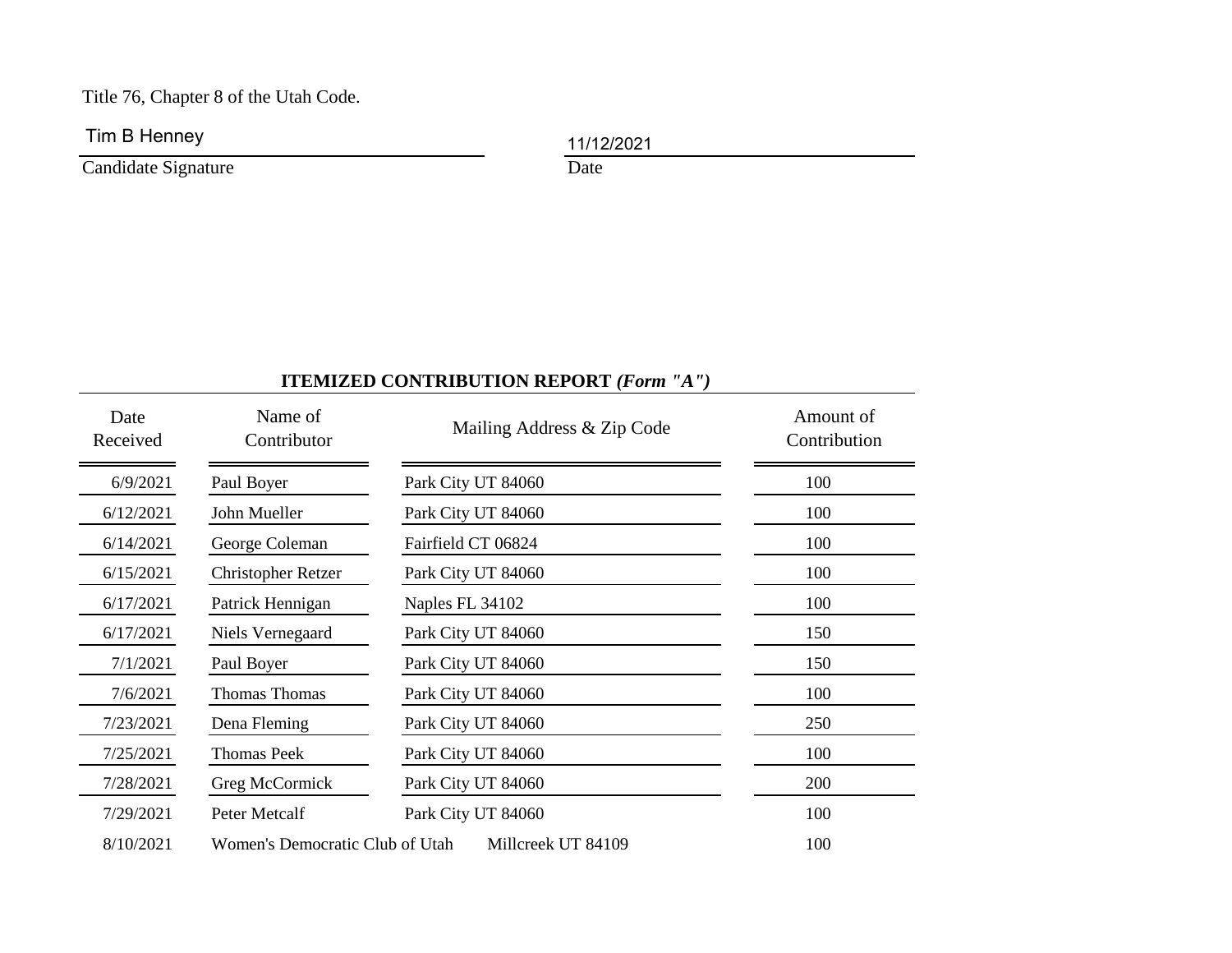| 8/23/2021              | Jim Doilney                                                  | Park City UT 84060                              | 500                      |
|------------------------|--------------------------------------------------------------|-------------------------------------------------|--------------------------|
| 8/30/2021              | Alison Child                                                 | Park City UT 84060                              | 200                      |
| 8/30/2021              | Women's Democratic Club of Utah                              | Millcreek UT 84109                              | 200                      |
| 9/20/2021              | Bob & Susan Richer                                           | Park City UT 84098                              | 100                      |
| 9/27/2021              | Peter Gatch                                                  | Park City UT 84060                              | 250                      |
|                        | 10/1/2021 ### David Bennett                                  | Park City UT 84060                              | 100                      |
| 10/12/2021             | John Pelton                                                  | Pamona CA 91768                                 | 500                      |
| 10/26/2021             | Lynn Ware Peek                                               | Park City UT 84060                              | 300                      |
| 11/11/2021             | Tim B Henney                                                 | Park City UT 84060                              | 712.72                   |
|                        |                                                              | <b>ITEMIZED EXPENDITURE REPORT (Form ''B'')</b> |                          |
| Date of<br>Expenditure | Person or<br>Organization to<br>Whom Expenditure<br>was made | Purpose of Expenditure                          | Amount of<br>Expenditure |
|                        |                                                              |                                                 |                          |
| 6/2/2021               | <b>PCMC</b>                                                  | Filing Fee                                      | 100                      |
| 6/9/2021               | ProUpdater LLC                                               | Website Plaform & Social Media Plaform          | 495                      |
| 6/25/2021              | Ace Sign & Designs                                           | Door Hang Election Materials                    | 161.18                   |
| 7/8/2021               | Whitney Advertising                                          | <b>Koozies Election Materials</b>               | 271.39                   |
| 7/29/2021              | PayPal                                                       | Processing Fees                                 | 43.22                    |
| 9/1/2021               | ProUpdater LLC                                               | Website Plaform                                 | 125                      |
| 9/21/2021              | Ace Sign & Designs                                           | Door Hang Election Materials                    | 188.04                   |
| 10/6/2021              | PC Printinc                                                  | <b>Tri Fold Election Materials</b>              | 256.43                   |
| 10/9/2021              | Park Record                                                  | Digital & Print Ads                             | 2732.46                  |